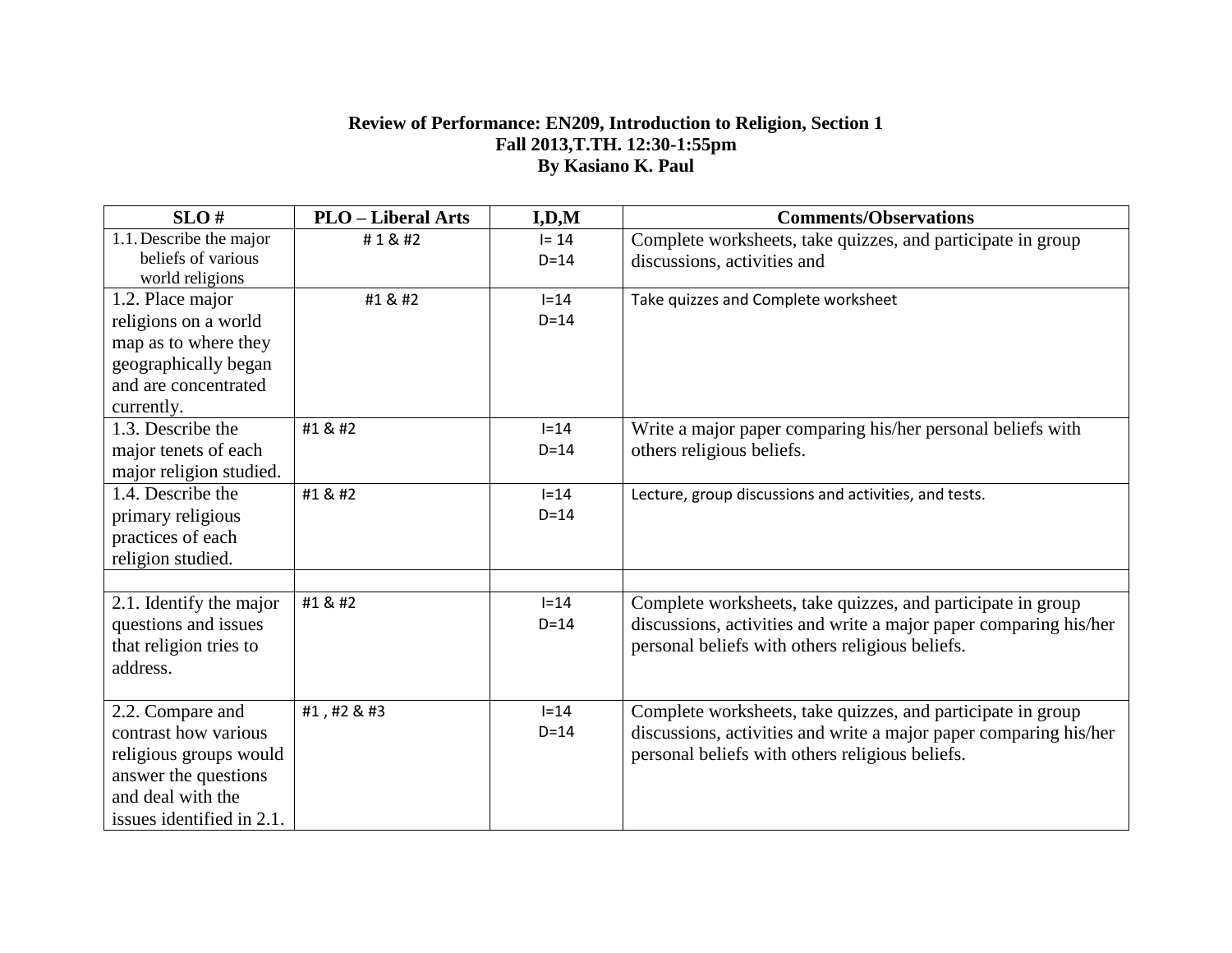| Complete worksheets, take quizzes, and participate in group<br>discussions, activities and write a major paper comparing his/her<br>personal beliefs with others religious beliefs. |
|-------------------------------------------------------------------------------------------------------------------------------------------------------------------------------------|
| Complete worksheets, take quizzes, and participate in group<br>discussions, activities and write a major paper comparing his/her<br>personal beliefs with others religious beliefs. |
| Complete worksheets, take quizzes, and participate in group<br>discussions, activities and write a major paper comparing his/her<br>personal beliefs with others religious beliefs. |
|                                                                                                                                                                                     |

## **Additional Observations:**

- 1. Textbook used: Smith, Huston. The Illustrated World Religions
- 2. Pretest and Post Test Difference:

| <b>Pretest</b> | Post test | <b>Difference</b> |  |
|----------------|-----------|-------------------|--|
| Ave. 17%       | Ave. 64%  | Ave. 41%          |  |

3. Number of Withdrawal: 4 Students